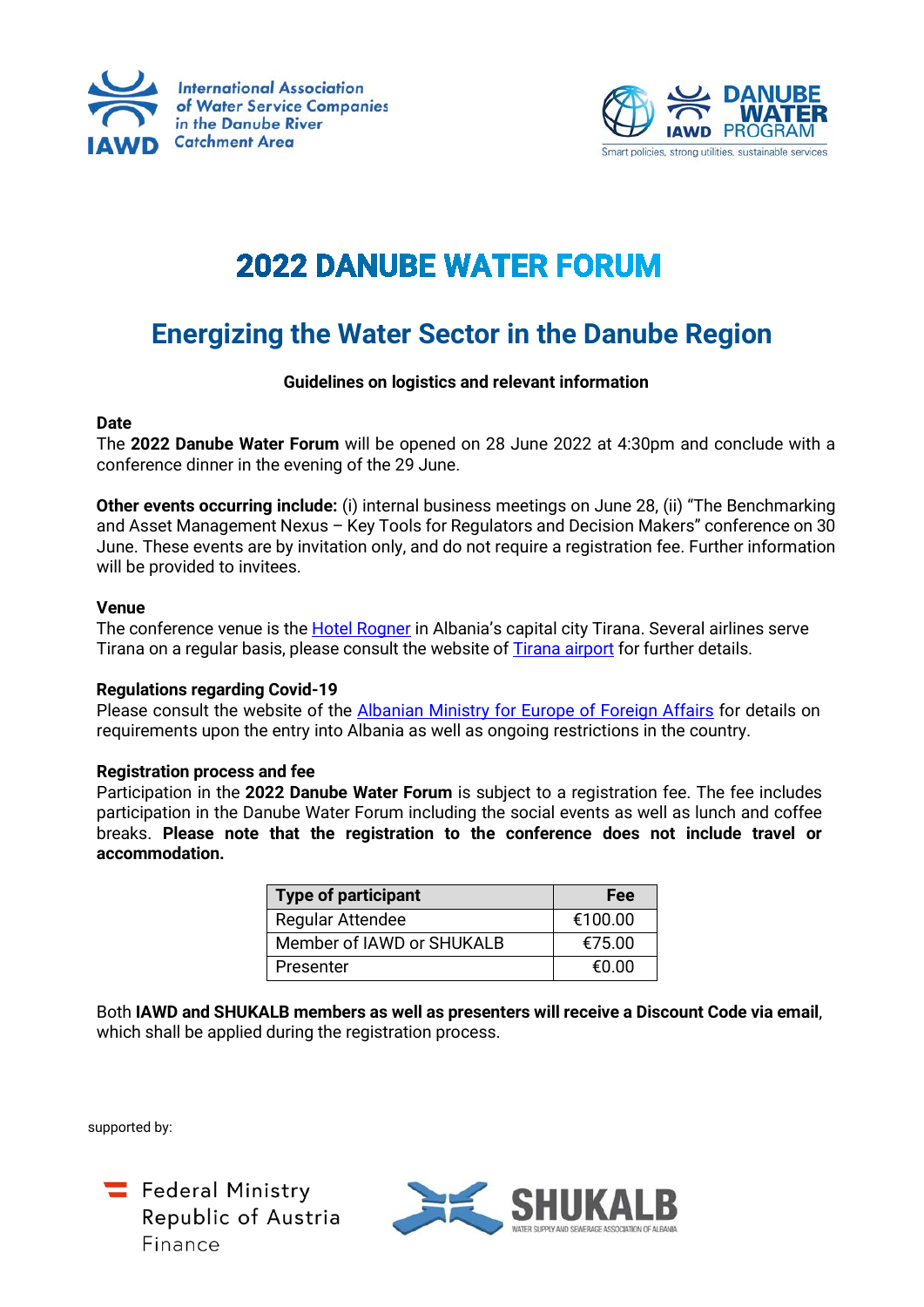**Registration to the 2022 Danube Water Forum will open on 18 April**, to confirm your participation, please **register by 31 May 2022** on the [Event's page.](https://www.iawd.at/eng/event/711/details/1/0/0/) Those participants, who will need to pay a registration fee, will receive an invoice with payment information from the organizers upon registering. Conference participants from Albania will receive an invoice directly from SHUKALB to avoid international bank fees. Confirmation of participation will be sent, as soon as the payment has been received. The conference badge and other materials for the conference will be made available at the registration desk.

# **Hotel booking**

Please note that the Danube Water Forum organizers have **only pre-booked a limited amount of hotel rooms in the Hotel Rogner**. We recommend making your own accommodation arrangements in a timely manner, as rooms will be released on 23 May. When making your reservation at the Hotel Rogner, please refer to the 2022 Danube Water Forum to receive a special room rate. In addition, find below a list of hotels close to the venue. **We request you to please arrange your own booking at the hotel of your preference.**

|                                       |                     |                     | <b>Distance from</b> |                                                                                                                                                                                                                 |
|---------------------------------------|---------------------|---------------------|----------------------|-----------------------------------------------------------------------------------------------------------------------------------------------------------------------------------------------------------------|
| <b>Hotel</b>                          | Single $(\epsilon)$ | Double $(\epsilon)$ | <b>Venue</b>         | <b>Contact</b>                                                                                                                                                                                                  |
| Rogner                                | 88                  | 116                 | 0 <sub>m</sub>       | <b>Attention: DANUBE FORUM</b><br>Tel: +355 4 22 35 035;<br>Email: reservation.tirana@rogner.com<br>https://www.hotel-europapark.com/                                                                           |
| Grand                                 | 55                  | 65                  | 350 m                | <b>Attention: Danube Forum / SHUKALB</b><br>Tel: +355 4 225 32 20<br>E-mail: info@grandhoteltirana.com<br>www.grandhoteltirana.com                                                                              |
| <b>MAK Albania</b><br><b>Hotel</b>    | 72                  | 85                  | 500 m                | For reservation complete the form and send<br>it to reservations.tirana@makalbania.com:<br>http://shukalb.al/wp-<br>content/uploads/2022/04/MAK-Albania-<br><b>Hotel-Reservations-Form-Danube-</b><br>Forum.doc |
| <b>Hotel Elysee</b>                   | 40                  | 50                  | 550 m                | Tel: +355(0) 682571588<br>Email: info@hotelelysee.al<br>https://hotelelysee.al/                                                                                                                                 |
| <b>Green House</b><br><b>Hotel</b>    | 68                  | 77                  | 550 m                | Email: info@greenhouse.al<br>Website                                                                                                                                                                            |
| La Suite Boutique<br><b>Hotel</b>     | 63                  | 70                  | 550m                 | Email: info@lasuite.al<br>Tel: +355 4 452 2922<br>https://www.lasuite.al/home                                                                                                                                   |
| Oxford                                | 48                  | 58                  | 1.1 km               | <b>Attention: Danube Forum / SHUKALB</b><br>Tel: +355 4 22 55 937<br>Email: office@hoteloxford.al<br>www.hoteloxford.al                                                                                         |
| <b>Tirana</b><br><b>International</b> | 79                  | 89                  | 1.3 km               | <b>Attention: Danube Forum / SHUKALB</b><br>Tel: +355 4 223 41 85<br>reservation@hoteltirana.com.al                                                                                                             |
| <b>Mondial</b>                        | 55                  | 65                  | 2.1 km               | <b>Attention: Danube Forum / SHUKALB</b><br>Tel: +355 4 22 32 372<br>Mob: +355 68 20 04 642<br>E mail: info@hotelmondial.al<br>www.hotelmondial.al                                                              |
| <b>Hilton</b>                         | 65                  | 85                  | 2.4km                | <b>Attention: Danube Forum / SHUKALB</b><br>Email: Adriana.Bela@Hilton.com                                                                                                                                      |